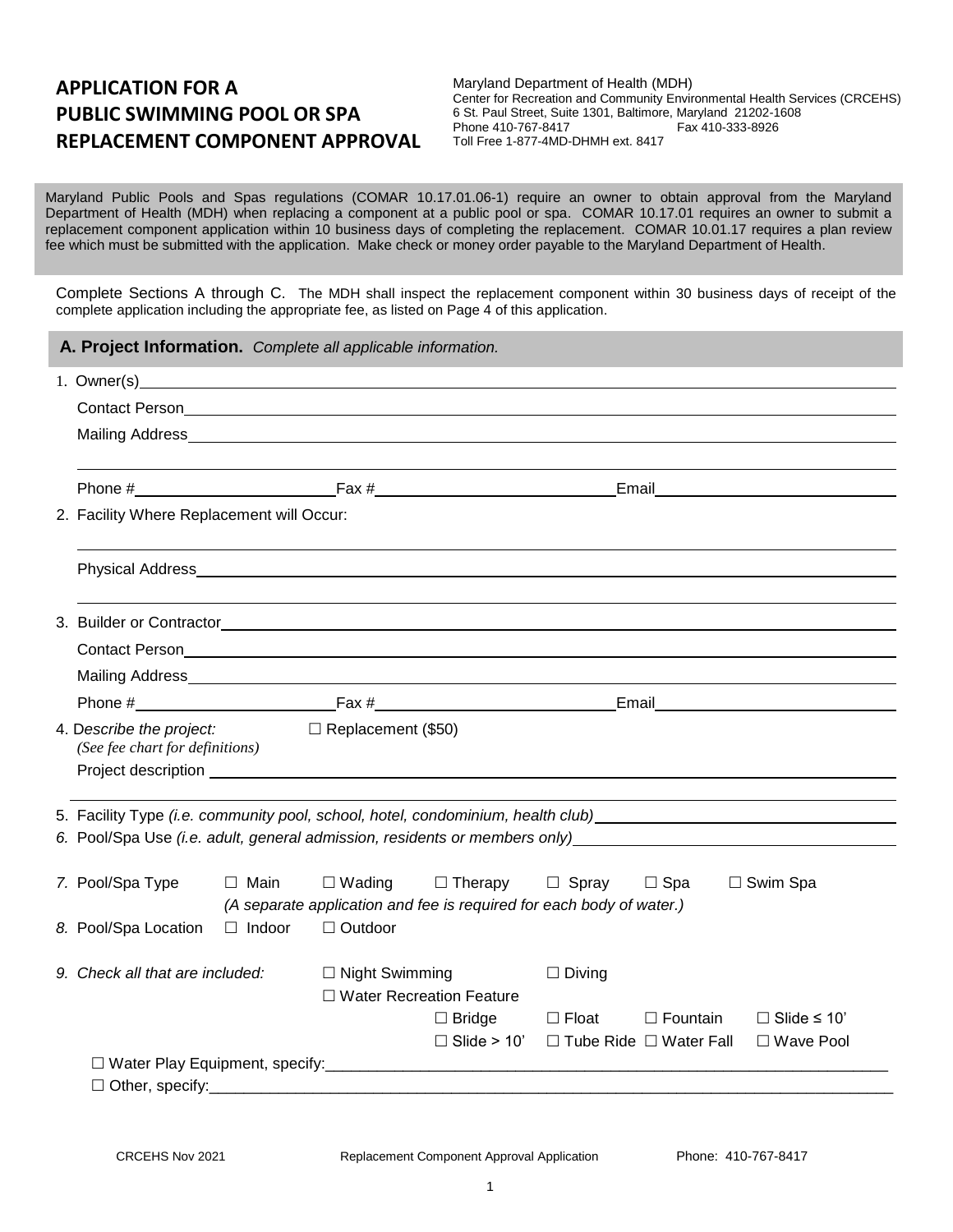## **B. Replacement Component Review**.*Complete all applicable information.*

|    |                                                                                                      | Please provide the following information:    |        |                 |             |  |                   |  |             |  |              |  |  |
|----|------------------------------------------------------------------------------------------------------|----------------------------------------------|--------|-----------------|-------------|--|-------------------|--|-------------|--|--------------|--|--|
| 1. |                                                                                                      | Volume (gallons)                             |        |                 |             |  |                   |  |             |  |              |  |  |
| 2. |                                                                                                      | Min turnover (gpm) ______________________    |        |                 |             |  |                   |  |             |  |              |  |  |
| 3. |                                                                                                      | Max turnover (gpm) _________________________ |        |                 |             |  |                   |  |             |  |              |  |  |
| 4. |                                                                                                      | Average Flow (gpm)________________________   |        |                 |             |  |                   |  |             |  |              |  |  |
| 5. |                                                                                                      | Pipe size from                               |        |                 |             |  |                   |  |             |  |              |  |  |
|    | а.                                                                                                   | Skimmers                                     |        |                 |             |  |                   |  |             |  |              |  |  |
|    | b.                                                                                                   | Suction Covers _____________________         |        |                 |             |  |                   |  |             |  |              |  |  |
|    | с.                                                                                                   | After Pump                                   |        |                 |             |  |                   |  |             |  |              |  |  |
| 6. |                                                                                                      | Make and Model of Existing Equipment         |        |                 |             |  |                   |  |             |  |              |  |  |
|    | а.                                                                                                   | <b>Suction Covers</b>                        |        |                 |             |  |                   |  |             |  |              |  |  |
|    | b.                                                                                                   | Skimmer                                      |        |                 |             |  |                   |  |             |  |              |  |  |
|    | c.                                                                                                   | Pump                                         |        |                 |             |  |                   |  |             |  |              |  |  |
|    |                                                                                                      |                                              | $\Box$ |                 | Circulation |  | $\square$ Feature |  |             |  |              |  |  |
|    | d.                                                                                                   | Motor                                        |        |                 |             |  |                   |  |             |  |              |  |  |
|    |                                                                                                      |                                              | □      |                 | Circulation |  | $\Box$ Feature    |  |             |  |              |  |  |
|    | е.                                                                                                   | Filter                                       |        |                 |             |  |                   |  |             |  |              |  |  |
|    | f.                                                                                                   | Disinfectant system                          |        |                 |             |  |                   |  |             |  |              |  |  |
|    |                                                                                                      |                                              | $\Box$ | Chlorine        |             |  | $\square$ Bromine |  | $\Box$ Acid |  |              |  |  |
|    | g.                                                                                                   | Automatic controller                         |        |                 |             |  |                   |  |             |  |              |  |  |
| 7. | Make and Model of Replacement Component                                                              |                                              |        |                 |             |  |                   |  |             |  |              |  |  |
|    | <b>Suction Covers</b><br>Not covered under replacement - Submit an Alteration Application<br>а.      |                                              |        |                 |             |  |                   |  |             |  |              |  |  |
|    | b.                                                                                                   | Skimmer                                      |        |                 |             |  |                   |  |             |  |              |  |  |
|    | Pump (circulation or feature) Not covered under replacement - Submit an Alteration Application<br>c. |                                              |        |                 |             |  |                   |  |             |  |              |  |  |
|    | d.                                                                                                   | Motor                                        |        |                 |             |  |                   |  |             |  |              |  |  |
|    |                                                                                                      |                                              | $\Box$ |                 | Circulation |  | $\square$ Feature |  |             |  |              |  |  |
|    | е.                                                                                                   | Filter                                       |        |                 |             |  |                   |  |             |  |              |  |  |
|    | f.                                                                                                   | Disinfectant system                          |        | $\Box$ Chlorine |             |  |                   |  |             |  |              |  |  |
|    |                                                                                                      |                                              |        |                 |             |  | $\Box$ Bromine    |  | $\Box$ Acid |  | $\Box$ Other |  |  |
|    | g.                                                                                                   | Automatic controller                         |        |                 |             |  |                   |  |             |  |              |  |  |
|    |                                                                                                      |                                              |        |                 |             |  |                   |  |             |  |              |  |  |
|    |                                                                                                      |                                              |        |                 |             |  |                   |  |             |  |              |  |  |
|    |                                                                                                      | C. Owner's Signature.                        |        |                 |             |  |                   |  |             |  |              |  |  |

Owner's Signature for a Replacement:

l

**DATE PRINT NAME** 

CRCEHS Nov 2021 Replacement Component Approval Application Phone: 410-767-8417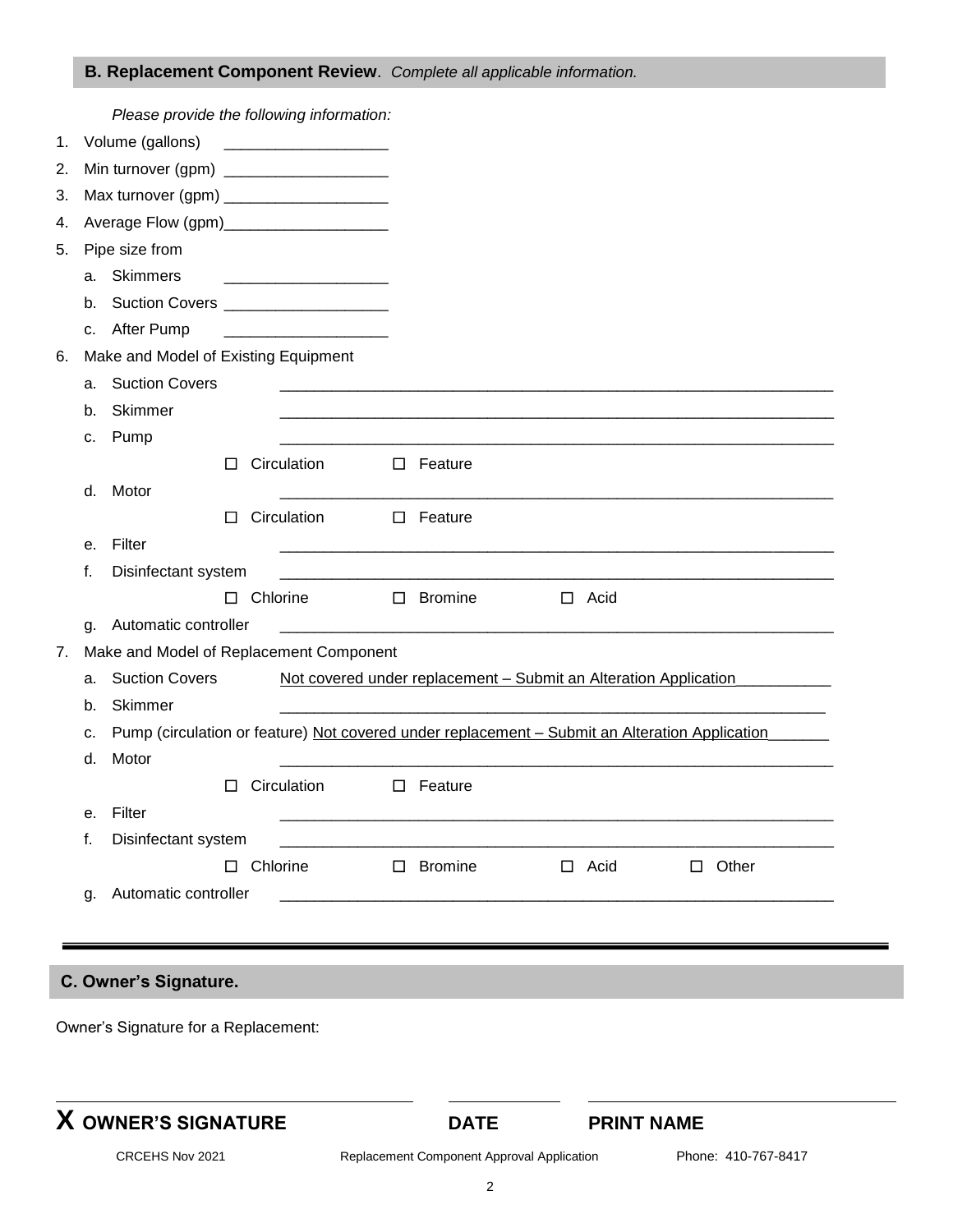## **MDH Replacement Application, Inspection and Approval Information**

*This page is for informational purposes and does not need to be returned with the application*.

### **Replacement Component COMAR 10.17.01.06-1**

- 1. A replacement component application must be submitted to MDH within 10 business days of completing the replacement. If the local health department determines that the component has been replaced and the owner failed to submit the required application, the pool or spa maybe closed until the application has been received by MDH.
- 2. The owner is responsible for obtaining any necessary local zoning approval and building, electrical, plumbing, and other applicable local permits before replacing a component.
- 3. MDH will inspect the replacement component within 30 business days of receipt of the application and fee. During the inspection it will be determined if the replacement component is in compliance with the regulations COMAR 10.17.01.
	- a. If the replacement component is in compliance, then MDH will issue a final approval letter.
	- b. If the replacement component is not in compliance, the application will be denied, the owner will be notified of the denial, and the pool or spa maybe required to cease operation until the violation is corrected.

## **COMAR, ANSI, and ADA Reference**

*MDH plan review is conducted per COMAR and ANSI*

- 1. Maryland regulations: Public Swimming Pools and Spas, COMAR10.17.01 may be viewed online at: <http://www.dsd.state.md.us/comar/SubtitleSearch.aspx?search=10.17.01.%2a>
- 2. ANSI References may be obtained at [www.ANSI.org](http://www.ansi.org/) Phone (202) 293-8020 Fax (202) 293-9287
- 3. ADA, Americans with Disabilities Act information is available online at [www.ada.gov/2010ADAstandards\\_index.htm](http://www.ada.gov/2010ADAstandards_index.htm)